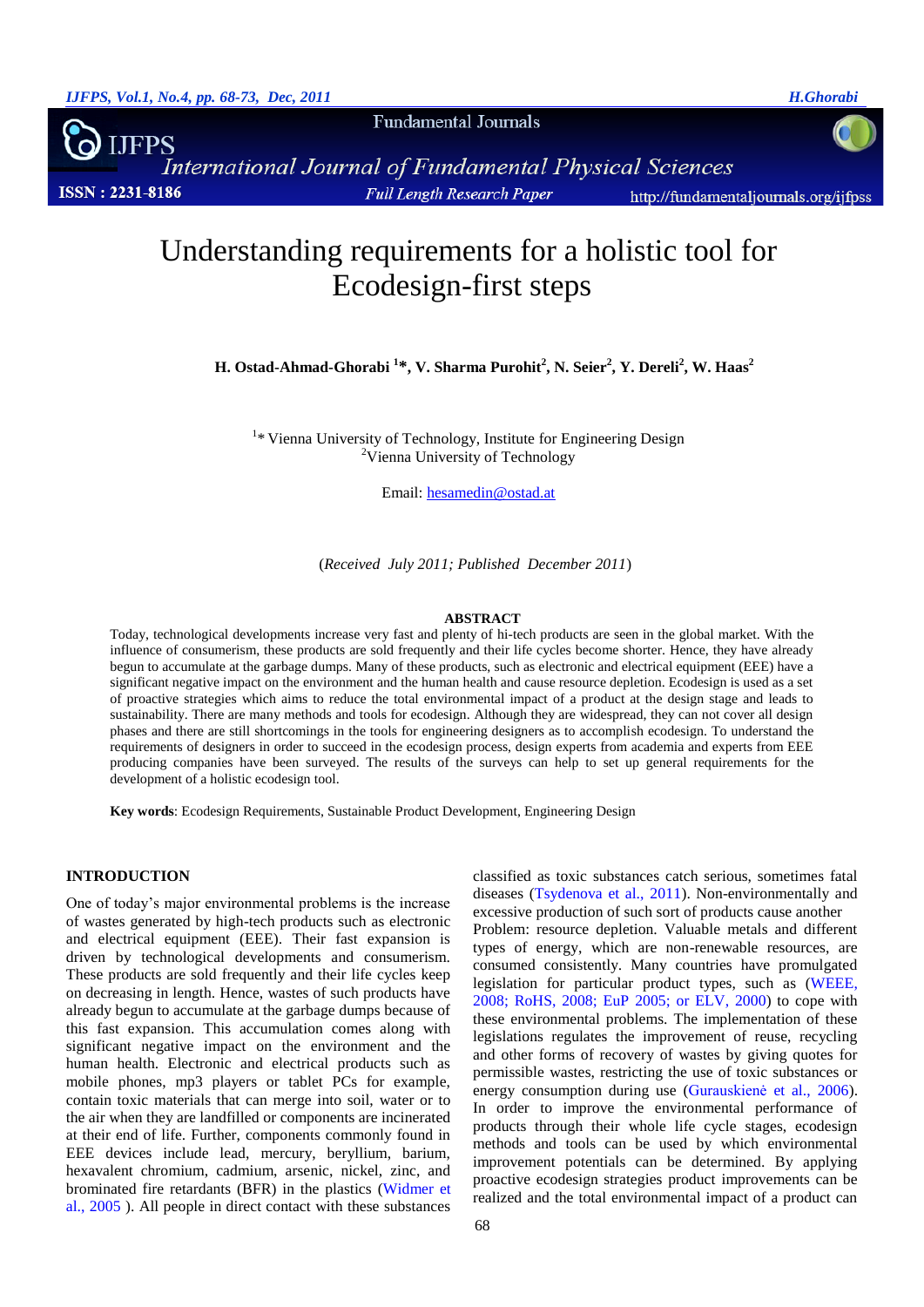be reduced (Platcheck et al., 2008). However, existing ecodesign tools and methods pose an additional workload for engineering designers during the product development process. Experiences with industry have shown that this additional workload is one reason for the denial of the use of such tools. The incompatibility of some tools with the design and product development process may be another reason. While many tools are optimized to deliver good results discretely along the design process, the feedback gained from the conducted ecodesign analysis sometimes cannot be implemented in the same product development loop: the feedback may then be implemented in the next product concept or through a product improvement process. Many environmental evaluation tools require information which may not be available in the early stages of product design, when requirements are set and concepts are developed. Once the required information is available, the flexibility to change the design of the product for which the evaluation is carried out is strongly restricted, a phenomenon that is referred as to "design paradox" (Lindahl. M 2005). This may be a reason why the environmental parameter is pushed into the background in the spotlight of other design parameters such as functionality, quality, safety, ergonomics, aesthetics and costs to be optimized during the design process. Considering the environmental parameter through the design process is still by far not a matter of course but is rather regarded as an add-on allowing some competitive advantage.

There have been some efforts to provide ecodesign tools which can be used along the design process continuously. Lutropp et al (2006) differ between tools which can be used before the product specification phase and those to be used after product specification. The listing should be understood as a set of different tools suitable for different phases rather than a single tool. Lofthouse (2006) defines general requirements for ecodesign tools. Collado and Ghorabi have proposed an approach to compare the environmental performance of similar products already in early design stages (Collado, Ghorabi, Fuon., 2010). When aiming at developing one holistic ecodesign tool which can assist engineering designers through the entire design process, from product specification phase to prototyping, the requirements of designers regarding such tools have to be understood. Ecodesign requires cross-functional cooperation of the different departments in the company itself and integrates the external cooperation with partners (consumers, suppliers, recyclers, etc.) (Karlsson, Luttropp, 2006; Hera., 2007). In this paper, design experts from academia and industry have been surveyed and their expectations and requirements considering ecodesign tools have been analyzed. The results of the analysis shall be taken into considerations for the development of any new tool in future.

# **ECODESIGN METHODS & TOOLS**

Since the early 1990s, different ecodesign methods and tools have been developed (Byggeth, Hochschorner., 2006). They are used for evaluating the environmental impacts of products and services over their life cycle and assist in finding strategies for the improvement of their environmental performance (Pigosso et al., 2010).

Methods are used for evaluating environmental impacts and defining the potential problems. Methods mainly used in Ecodesign are Life Cycle Assessment (LCA), Brainstorming, Configuration Management, Failure Mode Effect Analysis (FMEA), Quality Function Deployment (QfD) or TRIZ (Gurauskienė., 2006), (Gurauskienė., 2006; Sakao., 2007). Apart of the mentioned methods, companies use their own tools developed for their specific product development processes. Engineering designers can choose from a pool of different methods and tools to proceed in the ecodesign process of their product.

However, some of these methods and tools are not ecodesign specific and they can be used in any other design process. Moreover, even if they are used exclusively in the ecodesign process, designers may utilize them in different phases. The ecodesign process may raise additional concerns, i.e, environmental, economical or societal concerns, which need to be addressed among traditional design aspects (Luttropp., 1999).

The interaction of tools between the traditional design process and the ecodesign process may be a source for additional workload in the design process and a reason for the denial of ecodesign tools. Most ecodesign tools were optimized for being used after the product specification phase. However, the main parameters, e.g. product properties, functions etc., are defined earlier, when the specification is written. Hardly any ecodesign tool is suitable for the early product development phase when specifications are established (Karlsson., 2006). While brainstorming, trend studies, market research, benchmarking, checklists and guidelines are used in the early design phases for identifying needs, planning and conceptualizing design phases, other tools such as LCA, FMEA, QFD, TRIZ are developed to be used in the mid and late design phases. The latter mentioned tools require product information which becomes available in detailed design phases or during embodiment/prototyping.

Experiences gained through projects with companies which were starting to integrate ecodesign tools show that customized solutions deliver short-term results. In other words, a specific tool may be used in the one or other project, but barely became an integrative tool within the design process. The reasons therefore were stated to be: additional workload, incompatibility with the design process, complex data structure or high amount of data to be handled. For a long-term strategic ecodesign planning, more holistic tools and method integration seem to be needed (Pamminger., 2006). By researching available tools, it is clearly seen that there is a lack of a holistic ecodesign tool, which can consider the environmental aspect of all design phases and through all design activities. Thanks to the increasing interest in the concept of "environmental friendly products", tools for ecodesign became widespread. Nevertheless, being widespread does not mean fulfilling all the requirements of the ecodesign process. According to Lofthouse (Lofthouse., 2006) many of these tools lack in providing necessary information, specification and goal setting in the early design phases. These tools are mostly generic tools and don't give detailed assistance for some groups of products. Another problematic aspect of many available ecodesign tools is that they do not value the economical and social aspects of the product and focus solely on ecological parameters.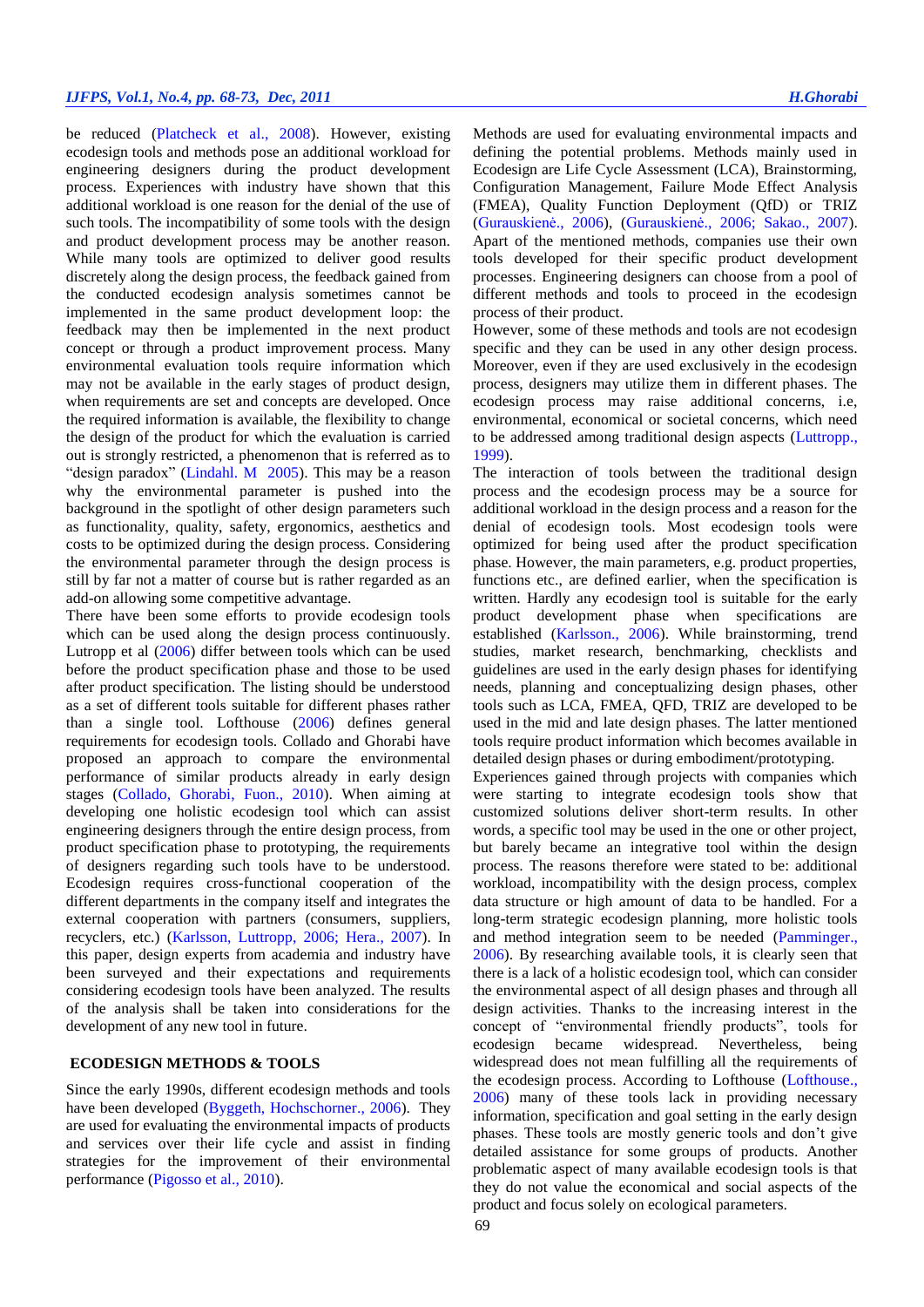Ecodesign is a concept that integrates multifaceted aspects of design and environmental considerations (Karlsson., 2006). However, ecodesign tools are insufficient to consider the design process as a whole and to meet the definition of the concept. They should combine every possible aspects of production by prioritizing the "green" ones.

#### **SURVEY**

The survey is conducted in order to better understand the requirements of engineering designers to successfully implement ecodesign and strive for sustainable products. This survey can be seen as the first step of a long term study which aims to generate a holistic ecodesign toolbox. The survey questionnaire is completed by eleven engineering designers/experts working in international industrial and academics environment. Seven of the experts are from academia and the rest of them are working in private sector as industrial designers. The least experienced expert has only two years of background on design. The average experience year among the experts is 9.5 years. These people are chosen thanks to their ability to give actual valuable insight in their work. The survey starts with the investigation of the experts' background on ecodesign and sustainable product development. According to their answers, the survey is branched in two parts, for experienced and non-experienced designers in ecodesign.

For those who have already experience, the quality of their experiences, the methods they used and their tool requirements for different types of customers are asked. The designers with no experience in the field are asked why they have never used ecodesign tools and methods before and what they would need in order to use them. Both groups of designers were asked about their personal requirements to undertake an ecodesign process, the priority and importance of each requirement; their driving forces to start the ecodesign process, the possible tools to provide guidance and the departments needed to cooperate in order to succeed in the ecodesign process.

#### **KEY REQUIREMENTS**

Key aspects surveyed within the questionnaire were information, motivation, multi-disciplinary cooperation and creative environments in different ecodesign phases and context. These possible requirements are determined by having regard to related literature (Lofthouse., 2006) and with the consensus of the authors of this paper. They are discussed in the following.

# **INFORMATION**

Providing the right information to designers for ecodesign is not an easy mission. There is a lot of information, which has to be considered when a designer wants to develop a new electrical or electronic product. The information has to be kept up to date to be useful at all. There are legislations, like the EU directives (WEEE., 2008; RoHS, 2008; EuP/ErP 2005), which have to be kept in mind.

And there are some additional requirements to be fulfilled, if it is an aim to get an eco-label like the EU Ecolabel (http://ec.europa.eu/environment/ecolabel/index\_en.htm), the

Blue Angel (http://www.blauer-engel.de/en/index.php), the Green Seal (http://www.greenseal.org/) or one of the many others. The major challenge is to offer the really valuable information at the right moment, in a way the designer is not too overwhelmed with technical and scientific terms or by the large amount of text or data that has to be processed. It is rather helpful to provide it in a visual way with a possibility to find further information, when needed (Lofthouse., 2006), (Ghorabi., 2009). Many designers find it useful to find examples for well-designed sustainable products and to have some benchmark information fore hand. Some efforts in this direction have been undertaken by Colladoz, and Ghorabi (2010). The crucial parameter is time. Any tool that is to be used in the design process has to save time and should not add to workload. Any kind of guidance is helpful and crucial: to guide where, when and how to start with the ecodesign process or which parts and components to consider first.

## **MULTI-DISCIPLINARY COOPERATION**

With increasing complexity of a product's function and structure, product multi-disciplinary cooperation design becomes fairly necessary. Multi-disciplinary cooperation is about a conversation between departments, marketing teams, distribution chains, designers, engineers and manufacturers. Multi-disciplinary cooperative environments play an important role in idea generation and new product conceptualization. They improve the creative competencies and allow rich combinations of disconnected pools of ideas. They seem to conduce to better use of limited research capacities and the development of valuable and more radical ideas and solutions. Therefore, they are more effective in the pursuit of creativity, innovation and product development (Alves et al., 2007). As mentioned before, ecodesign has multifaceted aspects, such as economy, ergonomics, aesthetics, quality, performance and functionality (Karlsson, Luttropp., 2006). That is why designers should be in cooperation with other disciplines to get the required data and information while designing environmentally friendly products.

## **MOTIVATION**

According to the application of ecodesign and product development in a company, the organization must assess factors regarding the company (internal) and the environment (external) (Borchardt, 2009). The motivation to conduct ecodesign in a company may come from internal and/or external drivers and can also be pushed by government, business partners, regulations, citizen groups, associations or customers' needs.

Designers are personally motivated by the sense of professionalism, problem solving and opportunities to be creative in the design process (Salter, Gann, 2003). For the ecodesign process, designers need additional motivation in order to overcome the pressure on them to change their usual working patterns and design habits.

# **CREATIVE ENVIRONMENT**

Designing products with reduced environmental impacts will require the highest levels of creativity, the use of both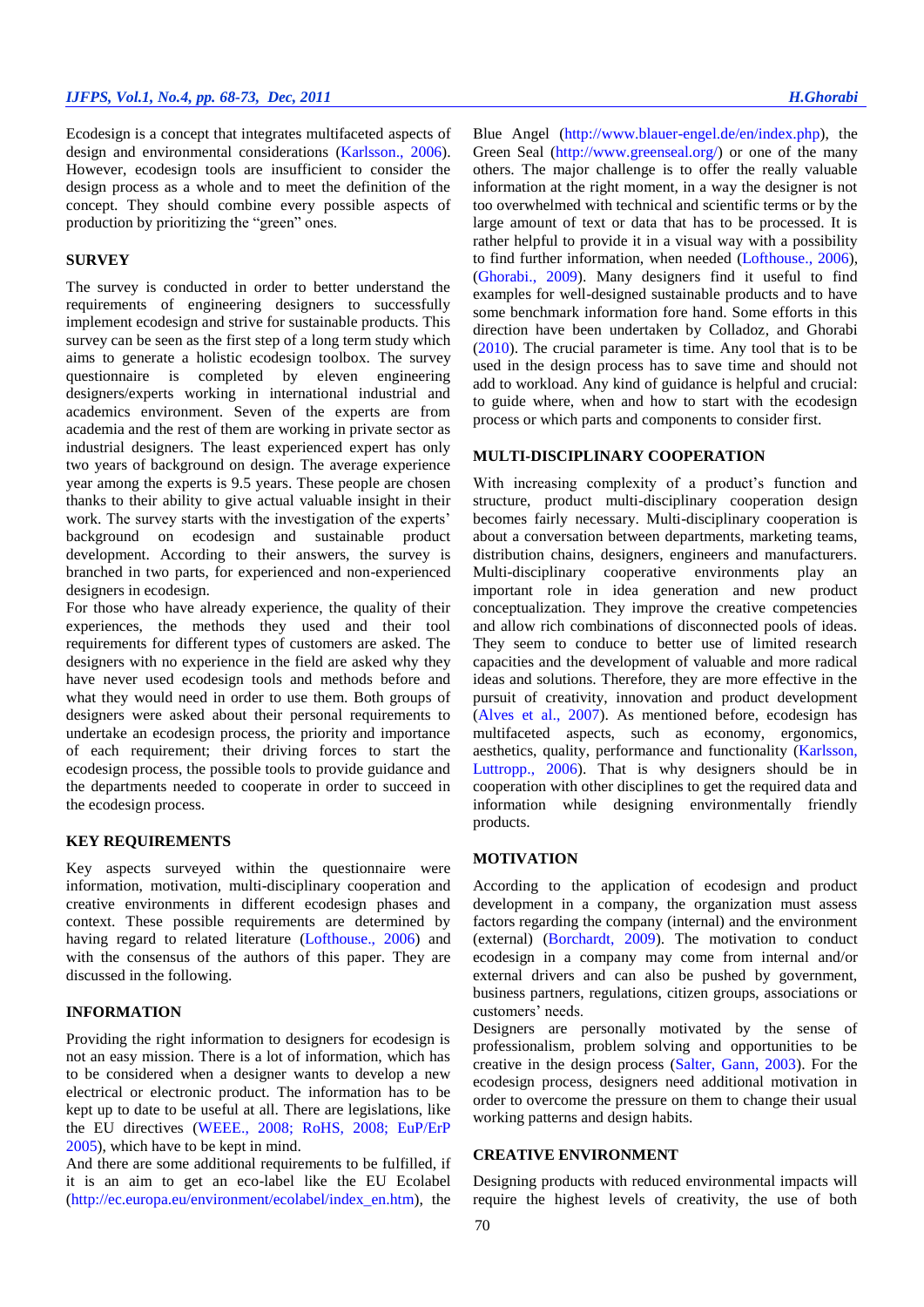traditional and advanced technologies, and the collaboration of many diverse organizations. However, preserving the environment for future generations seems like a good reason for being creative and innovative (Roy, 2010).

Within such framework, the ecodesign process is based upon creativity and innovation in productive cycles. Designers and companies focus solely on the design phase, in a completely innovative way and with the possibility to use recycled materials (di Maschio, 2010).

This new environmental awareness is strictly connected with creativity and innovation. Creative design and breakthrough innovations in EEE companies are necessary for a rapid shift to an economically sustainable path (Fiksel, 2099). To reach the creative design, the designers require an adequate environment which can improve their creativity.

#### **SURVEY RESULTS**

In the survey conducted, the experts were asked 14 questions. However, in this chapter, only the most remarkable and representative ones which show the main direction of the study will be elaborated with the answers. 55% of the experts, 3 from industry and 3 from academia, who answered the survey questions, have used ecodesign methods and tools, and 4 of them stated that although they didn't use any ecodesign method and tool, they have already knowledge about ecodesign. According to the answers, the most important driving force for all designers to implement ecodesign is the environmental concern. If they didn't use any of the ecodesign methods and tools, the reason is mostly the additional workload. Designers mostly require multidisciplinary cooperation with different departments and information to proceed with ecodesign, with 64% of experts' choice (see Figure 1). However the importance that the designers attach to the motivation as a requirement is higher than multi-disciplinary cooperation and information. As seen in Figure 2, the experts mostly voted for 1 about the motivation, in a scale of 1 to 5, from the most important to the least one. These results can be interpreted in the way that designers need multi-disciplinary cooperation and information in order to accomplish successfully the ecodesign process. However, to change their usual working patterns, they think they first need motivation.







Figure 2. The importance ranking of requirements Motivation results

Designers need market and benchmark information for their sector more than legislations, ecolabel instructions and environmental impact categories, even in the ecodesign process (see Figure 3).



Figure 3. Different types of information that designers may need in ecodesign

As the cooperation with other departments, the cooperation with the production and environmental departments (see Figure 4) are highly required.







Figure 5. Conceptions related to ecodesign and sustainable product development

71 Creative environment is another requirement chosen by designers in the survey. 45% of the experts found creativity related to ecodesign and sustainable product development concept (see Figure 1 and Figure 5). Although design is a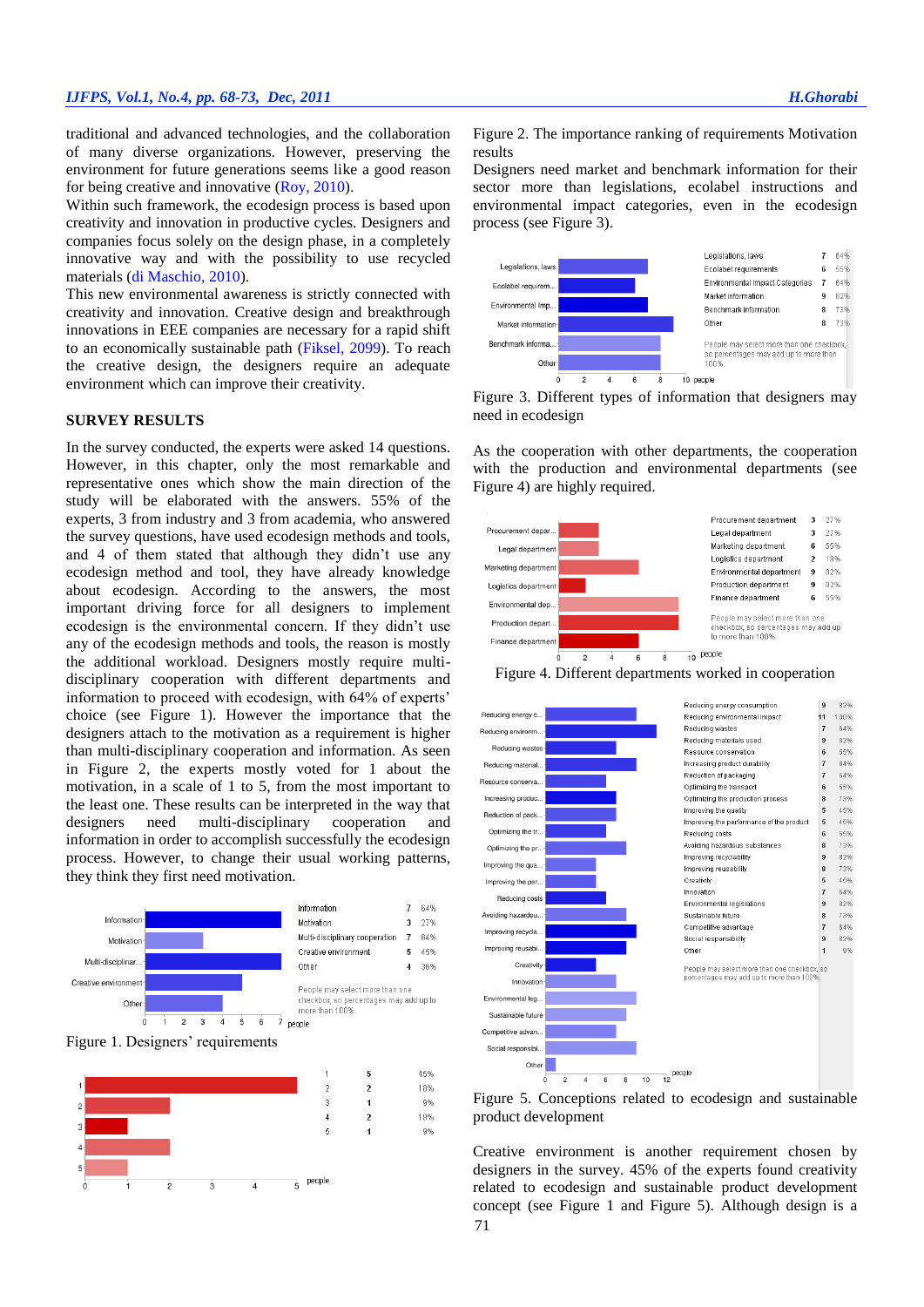# *IJFPS, Vol.1, No.4, pp. 68-73, Dec, 2011 H.Ghorabi*

creative process, it can be concluded from the survey results that only half of the designers think that ecodesign is also a creative process. The existing impression is rather that ecodesign is an additional process to the general design conception in order to reduce the environmental impact of the product, forced by legislations and social responsibility. Designers also need guidance, but mostly with the help of ecodesign strategies developed for their specific product types.

## **CONCLUSION AND OUTLOOK**

From the survey results, a set of rule of thumbs can be postulated to be considered in any development of a new ecodesign tool. The requirements indicate a strong demand on better integration into the design process, facilitation of communication between different departments and provision of information flow. Many of these requirements can be already found for example in Business Intelligence (BI) tools or Product Life Cycle Management (PLM) tools. These sorts of tools are already well established in industry and commonly used. It may therefore be a good advice to look deeper into these tools and adapt the concepts behind these tools to ecodesign tools. Rule of thumbs generated from the survey results may be the following:

1- Provide information as necessary in the design process.

2- Avoid excessive information and data flow.

3-Cleary show how design activities influence the sustainability performance of the product.

4-Allow information sharing between different departments.

## **REFERENCES**

- Alves J., Maria José Marques, Irina Saur, Pedro Marques.Creativity and Innovation through Multidisciplinary and Multisectoral Cooperation. *Creativity and Innovation*, 2007, 16/1.27-34.
- Borchardt M., Pereira G., Sellito M.A. The Assessment of Ecodesign Applications Using the Analytic Hierarchy Process: a case of study in three furniture companies. *Chemical Engineering Transactions*, 2009, 18, 177-183.
- Byggeth S., Hochschorner E. Handling trade-offs in Ecodesign tools for sustainable product development and procurement. *Journal of Cleaner Production*, 2006, 14, 1420-1430.
- Collado-Ruiz D. and Ostad-Ahmad-Ghorabi H., Fuon theory: Standardizing functional units for product design. *Resources, Conservation and Recycling,* 54-10, 2010, 683- 691.
- Collado-Ruiz D., Ostad Ahmad Ghorabi H. Influence of environmental information on creativity. *Design Studies*, 31(5), 2010, 479 - 498.
- D. Collado-Ruiz, H. Ostad Ahmad Ghorabi. Influence of Environmental Information on Expert-perceived Creativity of Ideas in *Design Creativity 2010*, T. Taura, Y. Nagai (ed.); 2011, (Springer, London).
- di Maschio V., The revolution of Eco Art, *Tafter Journal*, 15th December 2010 (see:
- http://www.tafterjournal.it/2010/12/15/the-revolution-of-ecoart/ accessed on 3rd January 2011).

5-Avoid excessive involvement of designers with the tool. 6-Assist the engineering designer in all design phases.

Design is done by designers, and there will be no success of any tool that disregards the designer as a creative person within the design chain. Apart of the technical implementation and realization of any tool, it has to be insured that the designers' creativity is not blocked and their motivation is kept alive. First studies which analyze the influence of the environmental aspect in the design process on creativity have been conducted by (Collado, Ghorabi, 2010; 2011) which can serve as a basis for further research. Further short-term research activities include the investigation of the timing and density of how and when which kind of information has to be provided in order to enhance creativity in the design process. Results presented in by (Collado, Ghorabi, 2010; 2011) serve as a starting point. Mid-term research goals include the analysis of how the provision of information influences the sustainability of product concepts. Furthermore, meta-technical aspects, i.e. the motivation aspect, have to be considered in more detail. Obviously, this aspect is an important parameter for the success of any ecodesign tool. Long-term research goal will include the integration of the different mentioned aspects and the proposition of a new holistic ecodesign tool. Furthermore, based on the previous results, a suitable implementation method has to be found and the tool has to be tested in different industrial branches through longitudinal studies.

- Directive 2000/53/EC of the European Parliament and the Council of 18 September 2000 on end-of life vehicles.
- Directive 2005/32/EC of the European Parliament and of the Council of 6 July 2005 establishing a framework for the setting of ecodesign requirements for energy-using products and amending Council Directive 92/42/EEC and Directives 96/57/EC and 2000/55/EC of the European Parliament and of the Council.
- Directive 2008/34/EC of the European Parliament and of the Council of 11 March 2008, amending directive 2002/96/EC on waste electrical and electronic equipment (WEEE).
- Directive 2008/35/EC of the European Parliament and of the Council of 11 March 2008, amending directive 2002/95/EC on the restriction of the use of certain hazardous substances in electrical and electronic equipment.
- Directive 2009/125/EC of the European Parliament and of the Council of 21 October 2009 establishing a framework for the setting of ecodesign requirements for energy-related products.
- Fiksel J., *Design for Environment*: *A Guide to Sustainable Product Development.* 2009, (McGraw-Hill, New York).
- Gurauskienė I., Varžinskas. V. Eco-design Methodology for Electrical and Electronic Equipment Industry. *Environmental research, engineering and management*, 2006, 3(37), 43-51.
- Herat S., *"Sustainable Management of Electronic Waste (e-Waste)", Clean Journal*, 35 (4), (2007). 305 – 310,
- Karlsson R., Luttropp C., "EcoDesign: what's happening? An overview of the subject area of EcoDesign and of the